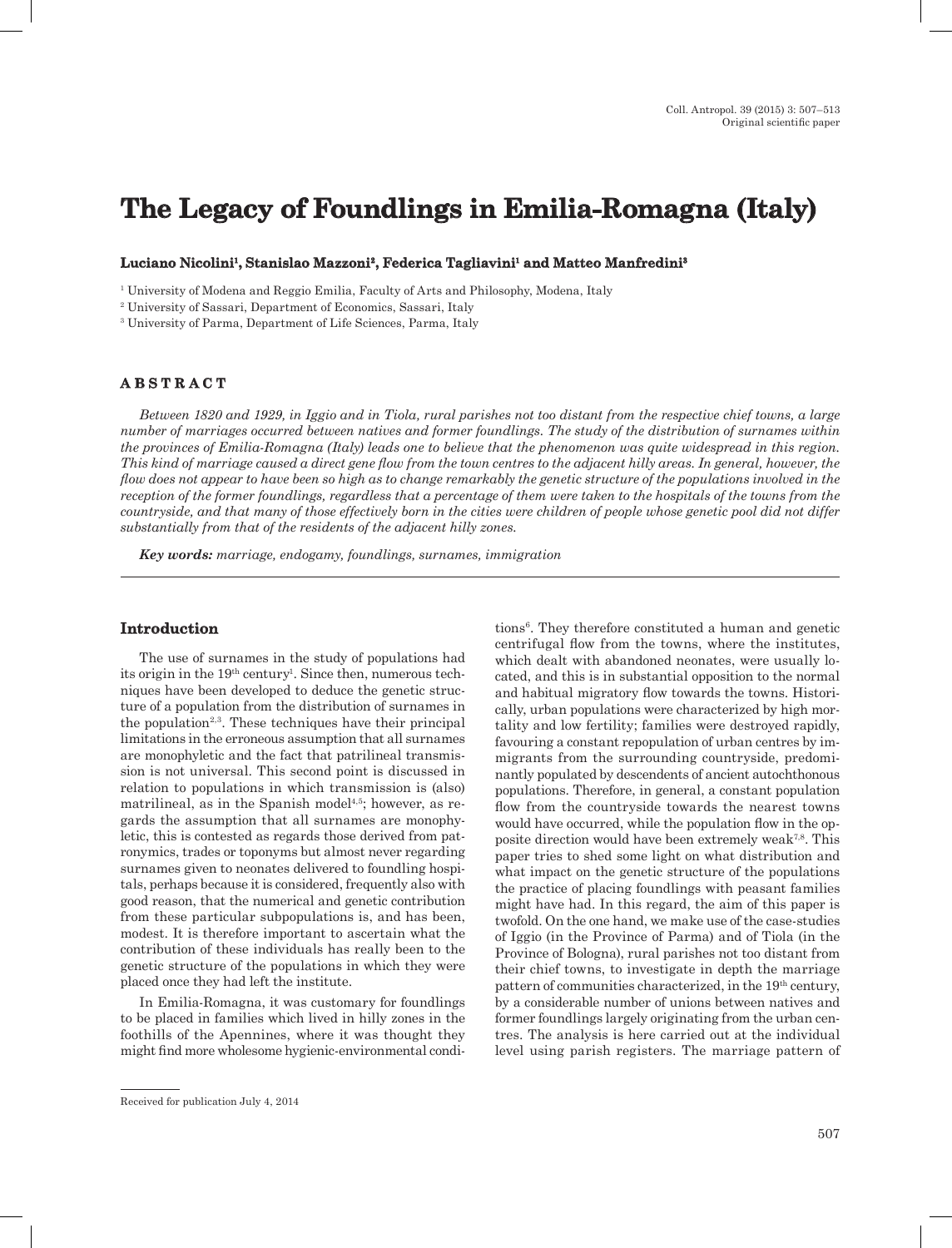foundlings is then used to explain and interpret the impact of foundlings on the genetic structure of populations through the analysis of aggregate data of surnames, which, in certain cases, are for sure attributable to descendants of foundlings.

# *The phenomenon of infant abandonment in Italy*

Over the centuries, there has been considerable abandonment of undesirable neonates, in the towns but also in the countryside, so much that in the 19th century the phenomenon of infant abandonment reached significant proportions, representing 3% of births occurring in Italy<sup>9</sup>. In this context, a particularly important role was played by hospices, which carried out fundamental work in the collection and care of foundlings and their subsequent placement in society. With regard to the practices of infant abandonment at the institutions, a rather widespread method made use of the so-called »ruota« or »torno«, a container in which the neonates were placed outside the hospital, permitting them to be left anonymously. The babies often displayed the so-called »recognition signs«, indicators which could help their identification if the parents subsequently requested their restitution $10,11$ .

Partly because of the considerable number of abandoned neonates, many hospitals in Northern Italy sent their foundlings to external wet nurses, often living in rural zones, considered healthier than the towns. The wage they received from the hospice was governed by the regulations of the various institutes and, at least for the first year of life of the infant, was around 50% higher than what could be earned working in the fields $12$ . Particularly in the winter months, when agriculture did not produce revenue, the care of a foundling represented a real fixed income. Usually the payments decreased as the age of the child increased. In Parma, for instance, the money wet-nurses received was highest in the first year of life, halved between 2 and 6 years of age, and it was about one-quarter until 10 years<sup>9</sup>. In Bologna, it was almost the same situation, with payments terminating at the age of 15 years, when it was considered that the child was able to support himself/herself economically. Females were more protected than males: they usually had to be maintained until marriage<sup>13</sup>.

The documentation stored at the hospices is particularly rich, and has been drawn on extensively by historians who dealt with the phenomenon of infant abandonment. Much less is known about the fate of foundlings and their possible offspring. Many of them certainly died as mortality reached very high levels: few survived childhood, as Bussini<sup>14</sup> reminds us for the town of Todi where, at the beginning of the  $19<sup>th</sup>$  century, only 30% of foundlings reached the age of twelve. Once reached adulthood, some of them managed to integrate into the community which had received them; however, it is not very clear how many of these would have married individuals from that community, thus enriching genetic variability through their offspring.

# **Sources and Methods**

It is clear that the reproductive contribution of foundlings to the host population could be appraised only through a micro-demographic analysis at the individual level. The parishes of Iggio, a hilly village situated in today's municipality of Pellegrino Parmense (Parma), and Tiola, a parish high up in the hills in the municipality of Castello di Serravalle (Bologna) offered the possibility of performing this analysis on account of the high presence of foundlings living in those two villages. The exploitation of the information contained in the parish registers of marriage enabled us to carry out a detailed analysis of the matrimonial behaviour of the inhabitants, foundlings in particular, of the two communities studied. The identification of foundlings in the marriage registers was made possible by an unequivocal indication of paternity stating »Figlio dell'Ospedale« (»Son of the hospital«). With regard to the two parishes, and to the historical period running from the Restoration following the Napoleonic period up to the Concordat between the Italian state and the Catholic church (signed in 1929), the following aspects were taken into consideration:

- total marriage rate and first marriage rate;
- proportion of marriages involving at least one former foundling;
- mean age at first marriage of males and females;
- proportion of marriages which were endogamous with regard to residence (this percentage was also calculated, separately, for marriages involving at least one former foundling and for marriages involving no former foundlings);

The aggregate data on surnames used to investigate the contribution made by foundlings to the gene pool of some selected communities were supplied by the www. italia.indettaglio.it website. These are municipalities of Emilia-Romagna where surnames unquestionably attributable to descendants of foundlings are nowadays among the most frequent. The percentage of individuals with these surnames out of the total number of inhabitants was then calculated.

#### **Results and Discussion**

As for marriage rates of the two studied parishes, they do not seem to differ significantly from those of their respective provinces: as previously mentioned, they are characterized by a high proportion of marriages involving at least one former foundling, a percentage which, in the second half of the 19th century, was around 25% of total marriages in both the parishes of Iggio and Tiola (Figure 1). In approximately half of these marriages, the former foundling was male: therefore, in the cases studied, there would not seem to have been any gender preference. Analysing the marriage behaviour of the women living in Iggio, a previous work has shown that the mean age at first marriage among former foundlings was lower than that of women originally from the village, thereby contributing to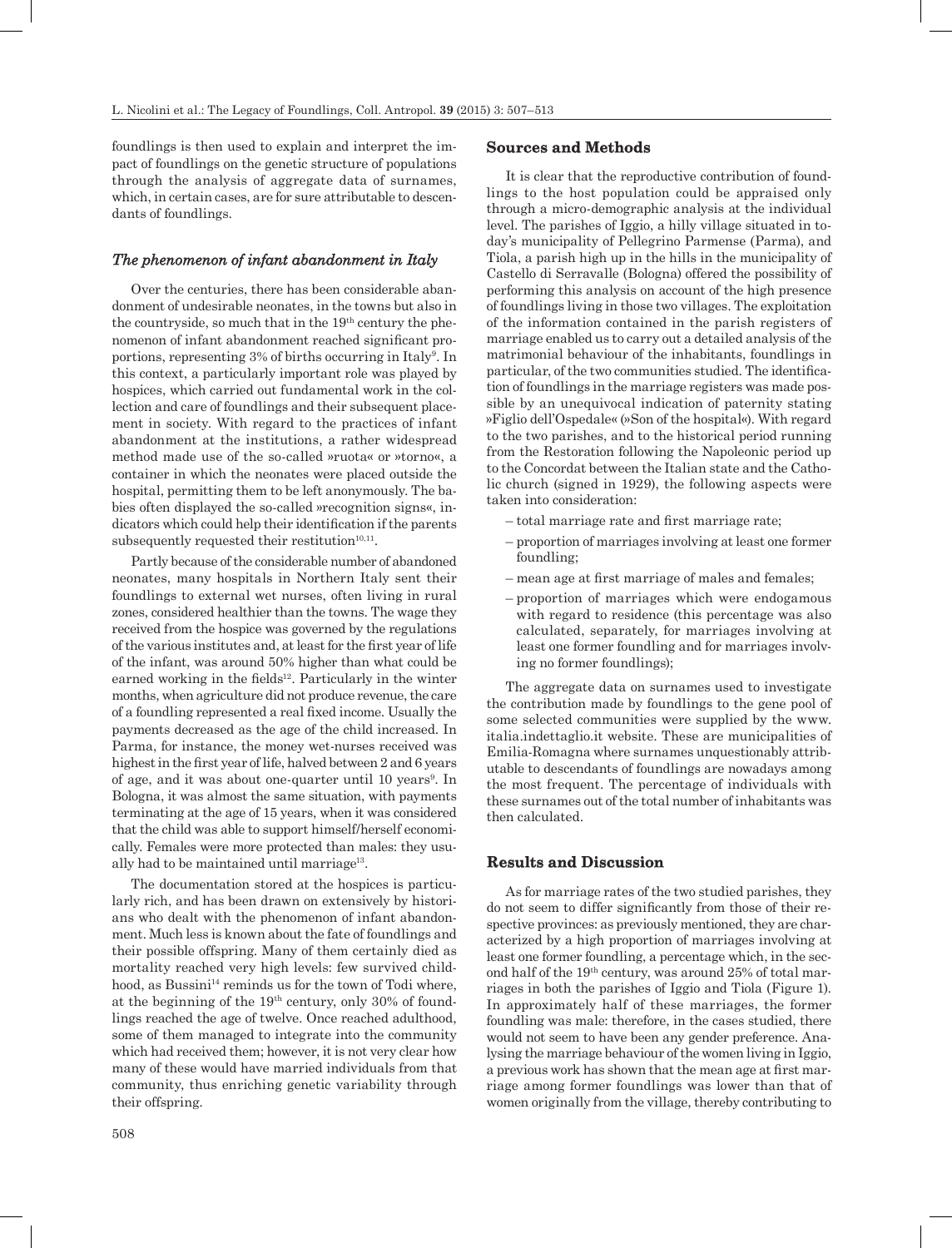

*Fig. 1. Trend over time of the percentage of marriages with at least one former foundling out of total marriages in Tiola and in Iggio, by decades, from 1820-29 to 1910-19 (three-term moving average).*

a lowering of the overall mean15. Consistently with this, in Tiola too the mean age at first marriage is, for females, slightly lower than that found in other areas with similar characteristics16. These findings, which have also emerged in other contexts<sup>17</sup>, have been interpreted as a consequence of either the strong desire of former foundlings to create their own family and finally escape a situation of marginalization or the pressure to leave exerted by the foster family no longer supported by the payments of the foundling hospital. The alternative to marriage was not particularly attractive: it involved returning to the hospital, where the women would certainly be accommodated but, at the same time, lose the opportunity for an independent life.

In both parishes, there is evidence of a marked propensity to exogamy. In Tiola, as for the period spanning from 1817 to 1929, the percentage of endogamous marriages exceeds that of exogamous marriages only for the decade 1910–19, likely a consequence of the turmoils of the First World War. In Iggio, for the entire second half of the 19<sup>th</sup> century, the endogamy rate is around 60%. These are rather low values for the period and they are lower still if, for marriages which are endogamous with regard to residence, those involving at least one former foundling are not considered.

Until the mid-19th century, characteristic surnames were given to foundlings in many areas of Italy18. As for Emilia Romagna, »Tanzi« was the most common surname for foundlings raised in the hospitals of Parma while »Degli Esposti« was widespread in the Bologna area. With regard to the Province of Bologna, the frequency of the surname Degli Esposti in the total population is nowadays 0.002, but there are municipalities in which such surname is among the ten most common (Figure 2). With the exception of Ozzano dell'Emilia and Bologna itself, these are localities situated in the hilly and submontane areas south-west of Bologna: Bazzano (the foundling surname is the most common), Castello di Serravalle (the most com-

mon), Castel d'Aiano (the second most common), Monteveglio (the second most common), Monte San Pietro (the fourth most common), Casalecchio di Reno (the fourth most common), Marzabotto (the eighth most common) and Grizzana Morandi (the tenth most common). Quite similar, as may easily be noted, is the distribution of the surname Tanzi within the Province of Parma. At present its frequency in the total population is 0.002, but Tanzi is the second most common surname in Salsomaggiore Terme, Fidenza and Noceto, the fifth most common in Medesano,



*Fig. 2. Municipalities in the Province of Bologna in which the surname »Degli Esposti« is among the ten most common and the municipalities in the Province of Parma in which the surname »Tanzi« is among the ten most common (I = the most common, II = the second most common, etc.). Apart from Bologna and Ozzano dell'Emilia, these are hilly or submontane municipalities, situated to the south-west of the capitals.*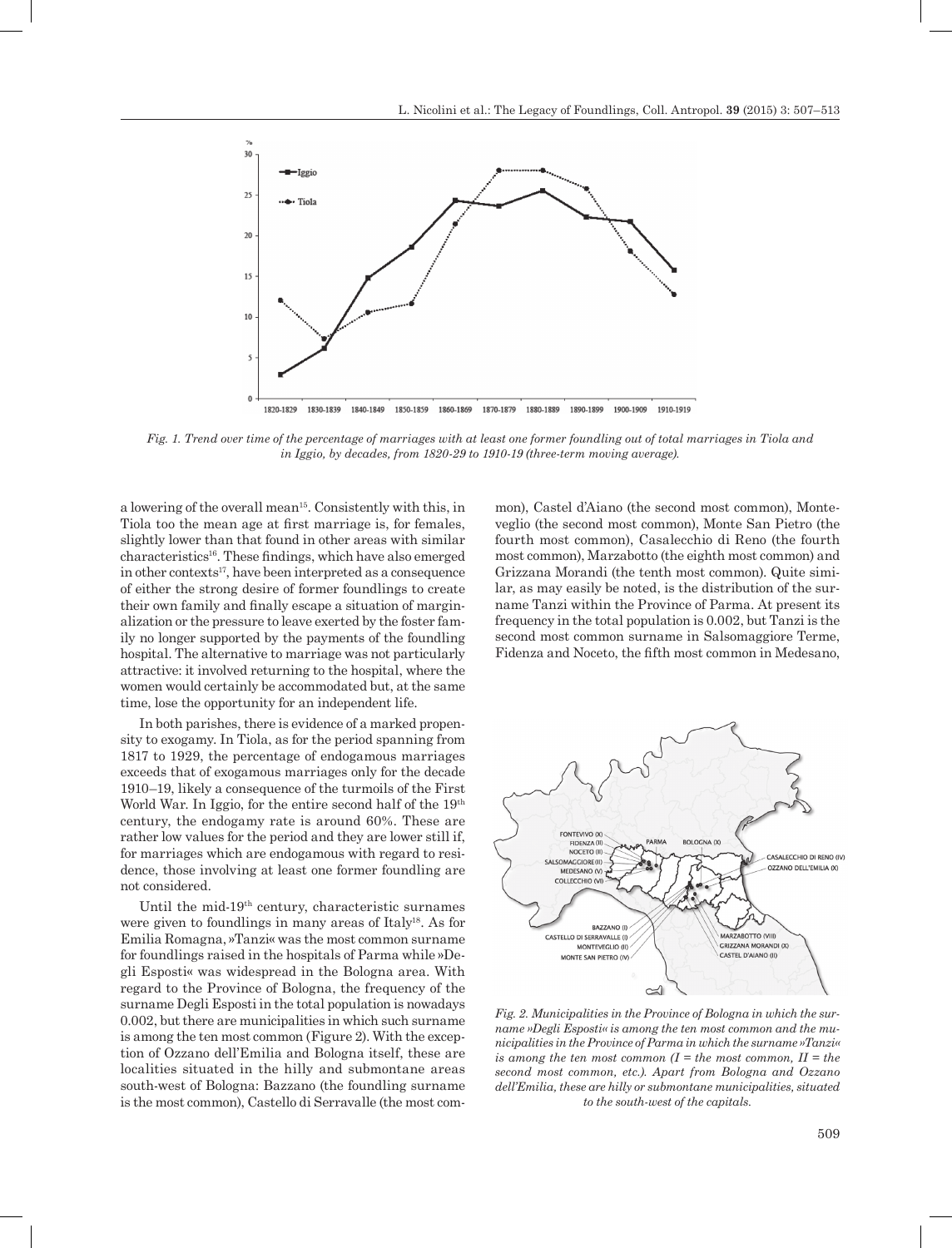the sixth most common in Collecchio and the tenth most common in Fontevivo.

This strong and common evidence led us to map the distribution of the municipalities, across the Emilia-Romagna Region, in which one of the surnames attributed to former foundlings up to the mid-19th century appears among the five most common, then identifying those municipalities which were, at least with regard to this period, the most oriented at receiving foundlings. For this purpose, only the most characteristic and widespread surnames were taken into consideration, namely Tanzi, Incerti, Venturelli, Degli Esposti, Casadio and Casadei (Figure 3). In a first approximation, the surnames Venturi and Ventura were not considered, which are also rather widespread and, in all probability, were attributed to former foundlings at the local hospitals. Almost all forty-nine municipalities in which one of the six surnames considered is among the five most common are found in the hilly area or close to it.

In order to obtain an estimate of the percentage of the gene pool attributable to foundlings arrived in those populations until the mid-19th century, we then attempted to calculate what percentage of the total resident population at 31.12.2009 was formed by people bearing the six characteristic surnames. The results obtained in each of the forty-nine municipalities mapped fluctuate between 0.4% (Fidenza and Noceto, in the Province of Parma; Casalecchio di Reno in the Province of Bologna) and 2.2% (Marano sul Panaro in the Province of Modena; Montescudo in the Province of Rimini). It is to note that starting from the 19th century, the surnames above mentioned, expressly because they were too easily recognisable, were no longer given to newborn children delivered to the hospices, and they were substituted by totally invented surnames.

It is therefore not possible to directly estimate the overall contribution supplied by foundlings to the gene pool of the populations in the municipalities mapped. However, it seems reasonable to suppose that, in most of these, it does not currently exceed 5% of the total. Indeed, even where the percentage of bearers of the six surnames considered is today around 2% of the population, it is difficult to imagine, on the basis of the trend of marriages between natives and former foundlings over time in Iggio and Tiola and, more generally, what is known regarding the historical evolution of the phenomenon of infant abandonment $19,20$ , that the contribution supplied by foundlings in the period in which they were given invented surnames exceeded 3%.

One naturally wonders whether a percentage less than 5%, and therefore relatively low, may be explained on the basis of the low incidence of marriages between natives and former foundlings (common in parishes such as Iggio and Tiola but, as can be seen from surveys conducted, much less so in others) or rather on the basis of the dilution of their contribution which has occurred over the last hundred years, characterized by migratory movements on a wider scale. To answer this question, seven of the municipalities mapped were chosen at random and, in each of these and making use of registry office documents, the percentage of spouses bearing one of the six surnames was calculated with regard to the decade 1910–19. The results obtained are summarized in Table 1: as can be noted, in all the municipalities included in the sample but Santarcangelo di Romagna, the percentage of spouses bearing the six surnames considered halved over the last hundred years, in spite of the fact that among the spouses who celebrated their marriage in that decade there were also individuals who never lived in those communities. This leads one to believe that in these populations, and more generally in the



*Fig. 3. Emilia-Romagna. Distribution of the municipalities in which one of the surnames attributed to foundlings until the mid-19th century appears among the five most common. Municipalities on the plain are in white, hilly municipalities are in light grey, mountain municipalities are in dark grey. Only the most characteristic and widespread surnames were taken into consideration: Tanzi, Incerti, Venturelli, Degli Esposti, Casadio and Casadei.*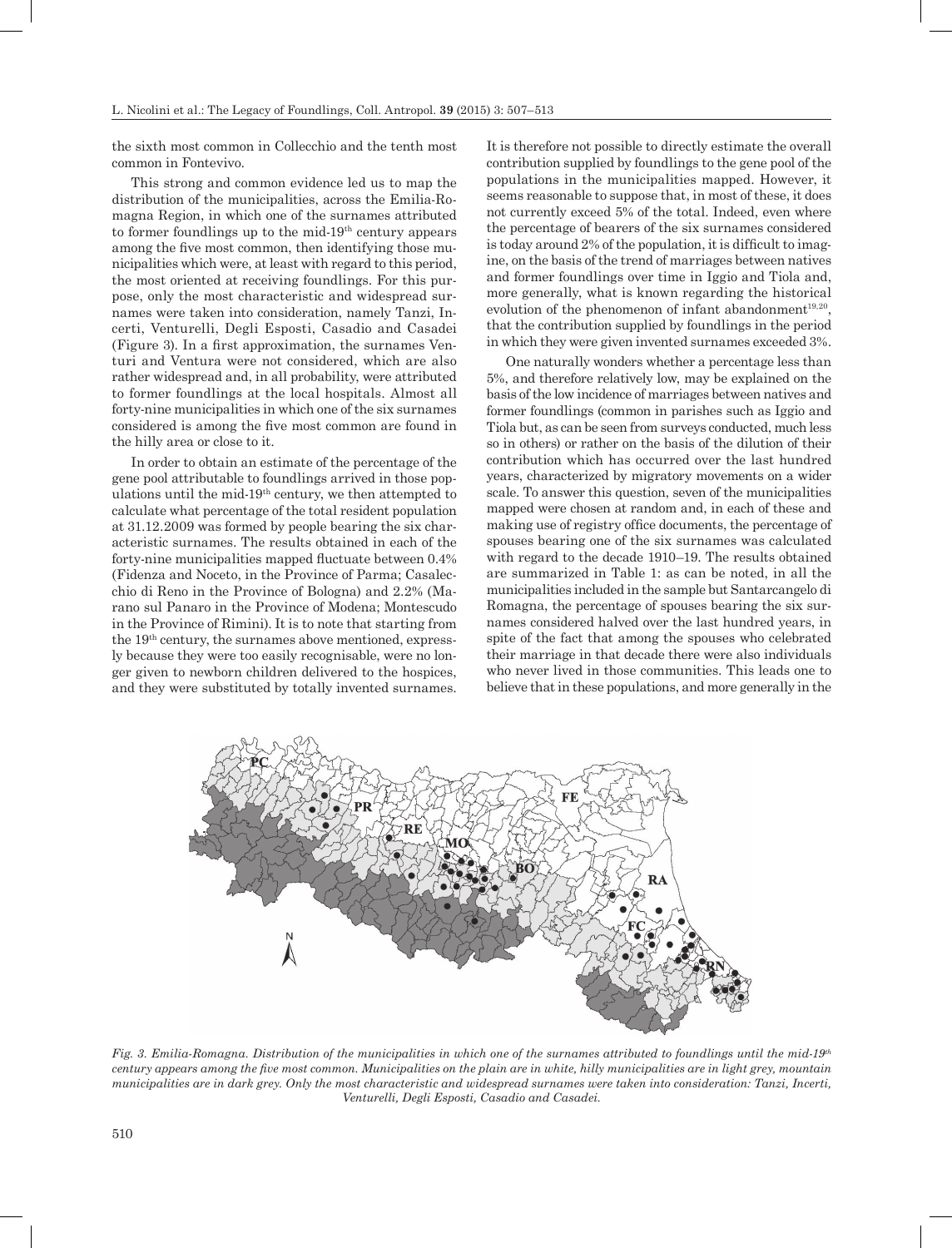| ERED IN THE SAMPLE |           |    |                 |         |         |       |            |                |               |         |  |
|--------------------|-----------|----|-----------------|---------|---------|-------|------------|----------------|---------------|---------|--|
| Municipality       | Marriages |    | Casadei Casadio | Degli   | Incerti | Tanzi | Venturelli | Total          | $\frac{0}{0}$ | $\%$    |  |
|                    |           |    |                 | Esposti |         |       |            |                | 1910-1919     | 2011    |  |
| Casalecchio        | 436       |    |                 | 10      |         |       |            | 10             | $1.1\,$       | 0.4     |  |
| Castel d'Aiano     | 328       |    |                 | 24      |         |       |            | 24             | 3.7           | 1.8     |  |
| Formigine          | 691       |    |                 |         | 6       |       | 12         | 18             | 1.3           | 0.5     |  |
| Gatteo             | 308       | 10 |                 |         |         |       |            | 10             | $1.6\,$       | 0.7     |  |
| Maranello          | 404       |    |                 |         |         |       | 20         | 20             | 2.5           | $1.2\,$ |  |
| San Clemente       | 237       | 6  |                 |         |         |       |            | $\overline{7}$ | $1.5\,$       | 0.8     |  |
| Santarcangelo      | 796       | 9  |                 |         |         |       |            | 9              | 0.6           | 0.6     |  |

NUMBER OF MARRIAGES RECORDED, NUMBER OF CONTRACTING PARTIES WITH A CHARACTERISTIC SURNAME, PERCENTAGE OF THE TOTAL CONTRACTING PARTIES IN THE DECADE 1910-19, IN THE MUNICIPALITIES CONSID-

**TABLE 1**

The last column shows the percentage of bearers of characteristic surnames in 2011 (estimate of the percentage of the gene pool attributable to foundlings arrived in those populations until the mid-19th century). With regard to Gatteo, the data for the year 1914 are missing. The number of marriages recorded in Castel d'Aiano is an estimate.

hilly areas of Emilia-Romagna, the genetic structure of the population has changed rather significantly.

In this view, we have extended the analysis of change of the genetic structure to communities located both in the plain and on the mountains. For this purpose, after noting that the seven municipalities to which reference is made in Table 1 can be considered representative of a hilly zone (albeit broadened), a further seven were drawn from those classified by ISTAT as municipalities located in the plain and a similar number from those classified as mountain municipalities. For each of these, we used variations in the percentage of bearers of the most common surname in the decade 1910–19, to obtain an idea of the changes that had occurred over the last one hundred years (Table 2).

In the municipalities on the plain, the genetic structure of the population seems to have changed as much as, or even more than, that in the hilly area: in Soliera the most common surname in 1910-19 (Lugli) went from 3.2% to the current 1.2%; in San Prospero, the most common surname in 1910–19 (Baraldi) went from 4.8% to the current 1.2%; in Calderara, Vignoli went from 1.7% to 0.2%; in Bentivoglio, Mazzoni went from 1.8% to 0.1%; in Bastiglia, Rovatti went from 3.2% to 0.2%. However, the changes found in Argenta, where the surname Bolognesi went from 1.4% to 0.8%, appear similar to those found in the hilly zone, and also in Cesenatico (which, moreover, also appeared in the list of the 49 "receptive" municipalities), where the surname Rossi went from 1.6% to 0.9%. In the mountain municipalities, the changes seem to have been, in various cases, more modest than those found in the hilly area: in Cerignale, the surname Castelli went from 25.5% to 21.9%; in Ottone, the surname Canevari went from 12.1% to 9.9%; in Monghidoro, Naldi went from 3.2% to 2.2%; in Collagna, Fiorini went from 9.3% to 4.3%; in Ramiseto, Bragazzi went from 6.5% to 2.9%. Finally, the data regarding Busana are more difficult to interpret, where Canedoli went from 7.0% to 1.9%, and in Polinago, in which the most common surname in 1910–19 (Rossi) went from 2.7% to 0.4%; however, the second and third most common surnames (Gualmini and Bonvicini) increased their presence, going from 2.2 to 2.7% and from 2.2 to 2.6%, respectively.

A Spearman correlation analysis allows us to highlight the change over time of the genetic structure of populations according to their location. As for hilly and mountain communities, we found identical, high and significant Spearman correlation coefficients ( $\rho$ =0.857 and p-value=0.014), indication of moderate changes in the genetic structure of the studied communities over time. On the contrary, populations of the plain present a lower and nonsignificant coefficient ( $\rho$ =0.360 and p-value=0.427), which supports and confirms the idea of a more consistent process of genetic change in communities less isolated and more open to migration movements.

This in line with the consideration that the communities of the plain were the most interested by the huge gene flow due to immigration movements, which have specifically characterized the Emilia Romagna region over the last hundred years. This imposing migratory flow occurred in two waves, the first peaked in the Sixties and was characterized by people from Southern Italy due to the great economic development differential between North and South<sup>21</sup>, while the second one started at the beginning of the Nineties for the immigration of people from outside Italy. These immigration waves led numerous regions in northern Italy to increase their resident populations and, although its impact was greatest in the northwest, it also involved Emilia-Romagna<sup>22</sup>.

#### **Conclusion**

Between 1820 and 1929, in Iggio (Province of Parma) and in Tiola (Province of Bologna), rural parishes not too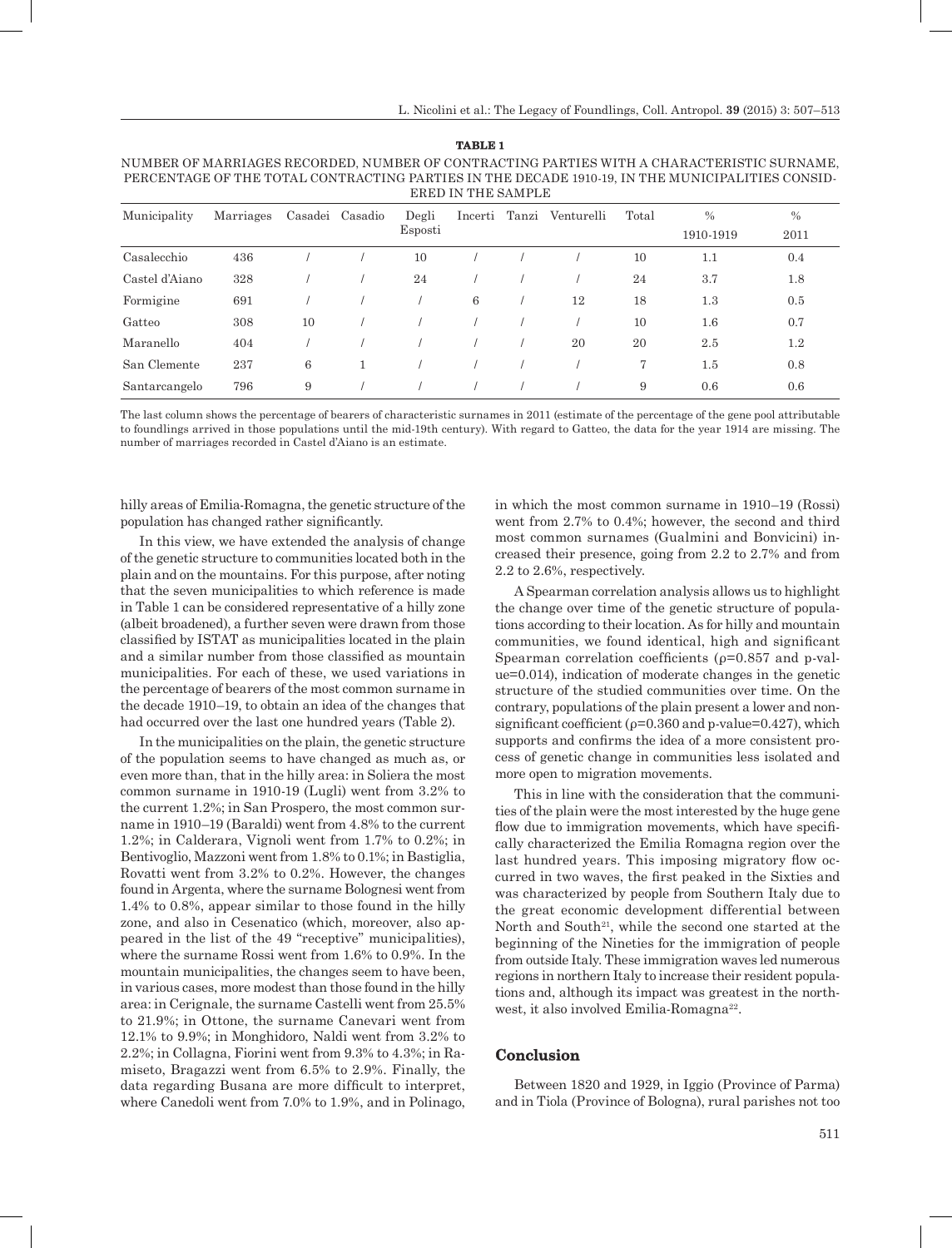| Municipality      | Marriages | Surname   | % 1910-19 % 2011 |         | % of the three most common<br>surnames in 1910-19 | % bearers of the three<br>surnames in 2011 |
|-------------------|-----------|-----------|------------------|---------|---------------------------------------------------|--------------------------------------------|
| Plain             |           |           |                  |         |                                                   |                                            |
| Argenta           | 1759      | Bolognesi | 1.4              | 0.8     | 3.5                                               | 1.9                                        |
| Bastiglia         | 155       | Rovatti   | 3.2              | 0.2     | 8.1                                               | 1.2                                        |
| Bentivoglio       | 368       | Mazzoni   | 1.8              | 0.1     | 4.5                                               | 0.2                                        |
| Calderara di Reno | 393       | Vignoli   | 1.7              | 0.2     | 4.8                                               | 0.5                                        |
| Cesenatico        | 835       | Rossi     | $1.6\,$          | 0.9     | 4.7                                               | 2.3                                        |
| San Prospero      | 269       | Baraldi   | 4.8              | 1.2     | 11.3                                              | 2.5                                        |
| Soliera           | 596       | Lugli     | $3.2\,$          | $1.2\,$ | 6.7                                               | 1.9                                        |
| Mountains         |           |           |                  |         |                                                   |                                            |
| Busana            | 135       | Canedoli  | 7.0              | 1.9     | 20.7                                              | 7.2                                        |
| Cerignale         | 53        | Castelli  | 25.5             | 21.9    | 45.3                                              | 38.1                                       |
| Collagna          | 193       | Fiorini   | 9.3              | $4.3\,$ | 19.2                                              | 13.2                                       |
| Monghidoro        | 454       | Naldi     | $3.2\,$          | 2.2     | 8.6                                               | 4.9                                        |
| Ottone            | 177       | Canevari  | 12.1             | 9.9     | 26.8                                              | 24.3                                       |
| Polinago          | 319       | Rossi     | 2.7              | 0.4     | 7.1                                               | 5.7                                        |
| Ramiseto          | 238       | Bragazzi  | 6.5              | 2.9     | 16.6                                              | 8.3                                        |

NUMBER OF MARRIAGES RECORDED, MOST COMMON SURNAMES AND THE PERCENTAGE OF TOTAL CONTRACTING PARTIES IN THE DECADE 1910-19, IN CERTAIN MUNICIPALITIES ON THE PLAIN AND IN THE MOUNTAINS. PERCENTAGE OF BEARERS OF THESE SURNAMES IN 2011

**TABLE 2**

With regard to San Prospero, data for the year 1915 are missing

far from the respective chief towns, a large number of marriages occurred between natives and former foundlings, marriages which in the second half of the  $19<sup>th</sup>$  century amounted to around 25% of total weddings. The study of the distribution of surnames which were undoubtedly attributed to foundlings within the provinces of Emilia-Romagna leads one to believe that the phenomenon was quite widespread in this area, and shows that these surnames are still among the most common in various hilly municipalities. This observation does not wish to call into question what is known about the extinction of families from the towns, their continual replacement by people who immigrated from the surrounding countryside and the resulting gene flow; however, it supplies evidence of how, in many cases, this was accompanied by a gene flow, limited but not negligible, in the opposite direction, thanks to marriages with former foundlings entrusted to peasant or farming families.

## **R E F E R E N C E S**

1. DARWIN GH, Journal of the Statistical Society, 38 (1875) 153. — 2. LASKER GW, Surnames and Genetic Structure (Cambridge University Press, Cambridge, 1985). — 3. LASKER GW, KAPLAN BA, Hum Biol, 57 (1985) 431. — 4. FUSTER V, COLANTONIO S, Coll Antropol, 30 (2006) 197. — 5. RODRÍGUEZ-DÍAZ R, BLANCO-VILLEGAS MJ, Coll Antropol, 35 (2011) 1251. — 6. KERTZER D, Sacrificed for Honor: Italian Infant Abandonment and the Politics of Reproductive Control (Beacon Press, Boston, 1993). — 7. BOATTINI A, CALBOLI CFC, VILLEGAS MJB, GUERESI P, FRANCESCHI MG, PAOLI G, CAVICCHI S, PETTENER D, Am J Hum Biol, 18 (2006) 676. DOI: 10.1002/ajhb.20537. — 8. CARAVELLO G, TASSO M, Am J Hum Biol, 11 (1999) 305. DOI: 10.1002/(SICI)1520-6300(1999)11:3<305::AID-AJHB3>3.0.CO;2-#. — 9. KERTZER D, KOBALL H, WHITE MJ, The History of the Family, 2 (1997) 211. DOI: 10.1016/S1081-602X(97)90013-0. — 10. ANDREOTTI G, I contrassegni degli esposti, forme di una sensibilità magico-religiosa nel Polesine del secondo Ottocento. In: GRANDI C (Ed) Benedetto chi ti porta, maledetto chi ti manda. L'infanzia abbandonata nel Triveneto (secoli XV-XIX) (Fondazione Benetton Studi Ricerche, Treviso, 1987). — 11. GRANDI C, Il segno del segreto (secoli XVIII-XIX). Breve rassegna di

segnali dei brefotrofi di Venezia, Padova, Vicenza, Rovigo e Verona. In: GRANDI C (Ed) Benedetto chi ti porta, maledetto chi ti manda. L'infanzia abbandonata nel Triveneto (secoli XV-XIX) (Fondazione Benetton Studi Ricerche, Treviso, 1997). — 12. SIGLE W, KERTZER D, WHITE MJ, J Fam Hist, 25 (2000) 326. DOI: 10.1177/036319900002500304.  $-13.$  KERTZER D, The History of the Family, 4, 1 (1999) 5. DOI: 10.1016/S1081-602X(99)80262-0. — 14. BUSSINI O, Caratteristiche e destino degli esposti all'Ospedale della Carità di Todi nei secoli XVIII e XIX. In: Enfance abandonnée et société en Europe. XIV-XX siècle (École française de Rome, Roma, 1991). — 15. MAZZONI S, MANFREDINI M, Popolazione e Storia, 2 (2005) 81. — 16. TAGLIAVINI F, NICOLINI L, Revista de Demografía Histórica, XXIX, I, segunda época (2011) 163. — 17. KERTZER D, SIGLE W, Continuity Change, 13, 2 (1998) 201. DOI: 10.1017/S0268416098003130. — 18. CORSINI CA, Illegittimi ed esposti in Italia dal Seicento all'Ottocento. In: SOCIETA' ITALIANA DI DEMOGRAFIA STORICA, La demografia storica delle città italiane (CLUEB, Bologna, 1982). »Era piovuto dal cielo e la terra l'aveva raccolto«: il destino del trovatello. In: COLLECTION DE L'ÉCOLE FRAN-ÇAISE DE ROME 140, Enfance abandonnée et société en Europe. XIVe